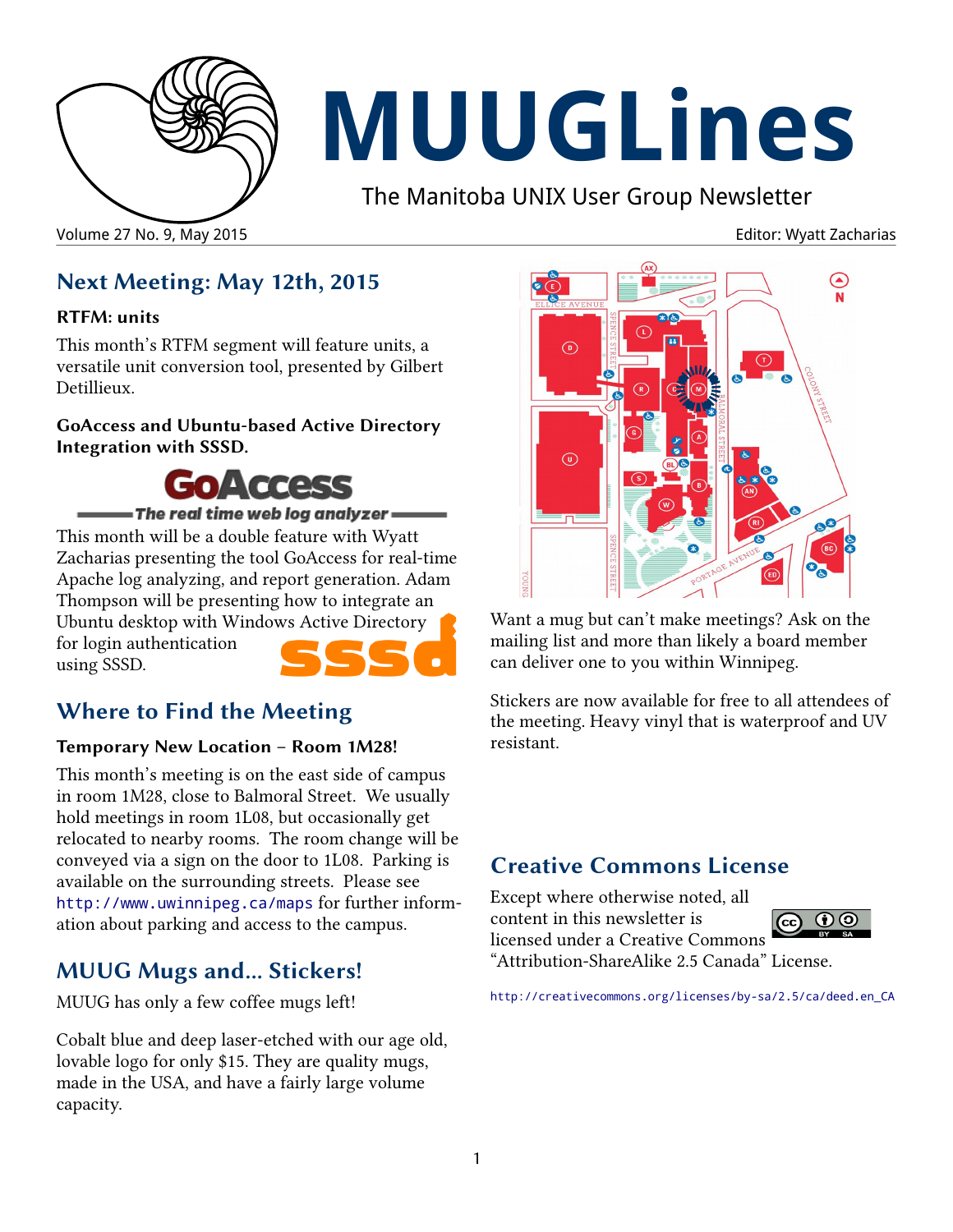## **Share Your Thoughts**

**WE WANT TO HEAR FROM** 

**YOU!** 



Please email MUUG with your comments and suggestions regarding the newsletter and the meetings. Whether it's criticisms or commendations, we want to hear from you. Specifically, what sort of material would you like to see and or hear/about.

Also, if you have a How-To or any other idea (and aren't ready to give a presentation at MUUG), an article is a great alternative! If you can write better than the editor(s), that's terrific; if you can't, submit it anyway and we'll get it into shape for publication. We know that many of you have some great ideas and lots of knowledge. Why not share?

Send an email to: editor@muug.mb.ca.

#### **Spread The Word!**

Do you have a friend or co-worker that has shown an interest in Unix, Linux, BSD, etc?

Bring them along to a meeting or at least tell them about us. The more the merrier!

# **Debian 8 "Jessie" Released**

After almost 24 months of development, the Debian project has released its new stable version 8, codename "Jessie", which will be supported for the next 5 years.

Jessie is the first Debian release that uses the new init system, systemd. For users who still aren't ready to choke down systemd, the OS can be switched to the sysvinit system.

Jessie is running on the 3.16 kernel and includes much improved support for UEFI booting.

### **KDE Plasma 5.3 Beta Released**

The KDE foundation has released the 5.3 beta version of the plasma desktop, with a number of new features in the window manager.



Included in the upgrade is enhanced power management options, including a new battery consumption monitor, and the ability to see which applications are consuming the most power.

5.3 makes one step closer to using the Wayland display server by allowing a nested XWayland server to be started on top of the X Server, acting as a bridge between X and KWin, making the windows appear as Wayland window.

<http://goo.gl/BFOoEp>

## **Microsoft Launches Visual Studio Code, a Cross-Platform Code Editor for Windows, Mac OS X, Linux**

During its Build developer conference, Microsoft announced the launch of a new code editor called Visual Studio Code, a lightweight cross-platform code editor designed for creating modern web and applications that will run on Windows, Mac OS X and Linux. The application is still only a preview, but is available for download now.

This is the first time Microsoft has released a truly cross-platform editor, and although the full Visual Studio is still Windows only, the cross platform version may not be far off the horizon.

The editor offers built-in support for a variety of languages including JavaScript, TypeScript, Node.js, and ASP.NET. The editor features rich-code assistance, and other normal features you'd expect in a full editor such as bracket matching, syntax highlighting, and customizable keyboard bindings. It also has full support for Git, right out of the box.

<http://goo.gl/sPp1SF>

<http://goo.gl/Giu6fQ>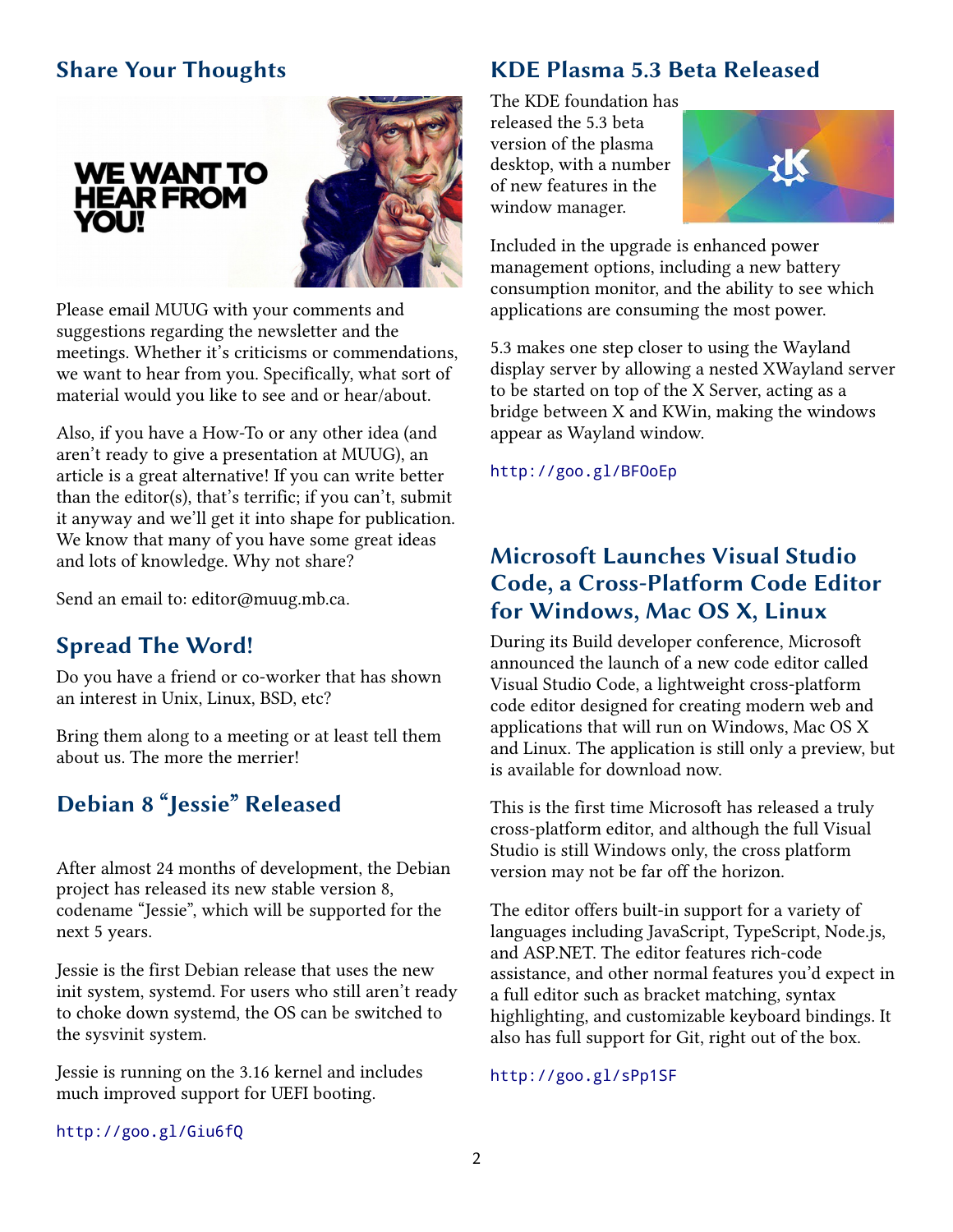## **Fedora 22 Beta Released**



RedHat's community Linux distro, Fedora 22, has been released as a beta version in preparation for it's May 26<sup>th</sup> planned release date. Following the Fedora.next initiative, three distinct versions of Fedora 22 will be released, Cloud,

Server, and Workstation. Each version is meant for a specific use, however they all share the same common base packages, and the brand new Linux 4.0 kernel.

The biggest change in this release is the elimination of the yum package manager, which is being replaced with DNF.

DNF, which started as a fork of yum, addresses several of yum's issues, most notably is how the package manager handles dependency problems and works with online repositories. Users shouldn't notice any significant difference, except an increase in performance.

<http://goo.gl/PvRiel>

# **Apple iWatch Doesn't Work on Tattoos and Dark Skin**



Apple's new smart watch, which boasts the ability to monitor and share the

wearer's heart-rate, has been reported to have issues reading the heart-rate of individuals that have a tattooed wrist, and even those with a darker skin tone.

The iWatch, along with other smart devices that have the ability to monitor heart-rate, use a green led that shines into the wearers wrist, allowing the device to observe the blood flow in the capillaries in the wrist.

The ability to monitor heart-rate may seem relatively inconsequential, however when the iWatch doesn't detect that it's attached to a wrist, it locks and requires a password to unlock. Imagine having to type a combination into your regular wristwatch every time you want to check the time.

Apple has not responded to requests for comment, and although their site describes its ability to monitor heart-rate, it does not mention individuals with tattoos, and even showcases the watch on darker skin tones.

<http://goo.gl/lWgFzT>

# **The Age of Drone Vandalism Begins With a Red Squiggle**



The first documented act of vandalism committed with a drone occurred during the early hours of Wednesday morning when KATSU, a well-known graffiti artist in New York City, made the first graffiti tag using a drone on one of the most viewed billboards in the city. KATSU used a stock DJI Phantom drone rigged to activate a spray can attached underneath, to spray the billboard while hovering in front of it.

The act, which was captured on video by KATSU, shows the drone making several passes with the spray can, painting red streaks on the billboard. KATSU plans to release a new version of the drone, incorporating some form of first person view to assist with flying.

#### <http://goo.gl/uWtSIo>



# **Ubuntu 15.04LTS "Vivid Vervet" Released**

15.04 marks Ubuntu's latest long term support release, sporting the 3.19 kernel, a new version of glibc and more.

15.04 also jumps on the systemd bandwagon, for better or worse. The MATE spin of Ubuntu desktop has also been welcomed as an official flavour now, for those who don't wish to use the standard Unity window manager.

<http://goo.gl/PrXo2M>